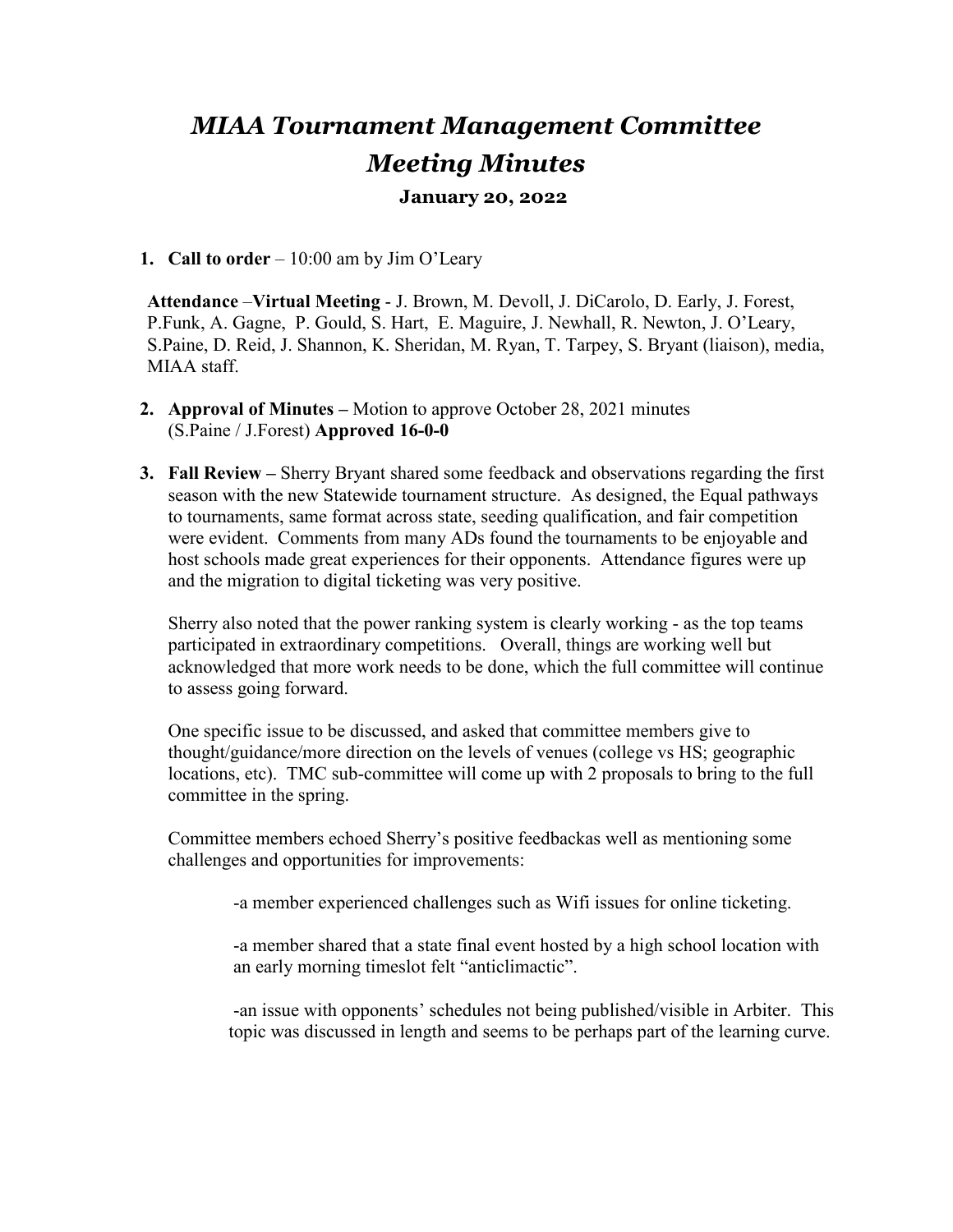#### **4. Winter Season Discussion –**

- **A. Board of Directors Working Group –** this group was formed to address COVID issues during the latest surge and potential changes to any aspect of sports going forward. This working group intentionally set their meeting date for January 21, 2022 (after the current TMC meeting date) to ensure that feedback was gathered and to determine if any action is required at this time.
- **B. Basketball Format Change Request –** Jeff Newhall and Peter Smith spoke on behalf of the Basketball Committee to request the minimum capacity for Round of 8 games be changed from 500 to 1000. This also means that if a local Board of Health or school determines they are limiting spectators into a gym, this becomes that facility's capacity size.

Motion to update the minimum capacity for Basketball Round of 8 games from 500 to 1000 (the Tournament Director has the prerogative to make exceptions, if deems appropriate). The TMC Site Policy must be followed. (J. DiCarlo / J. Shannon) **Approved 18-0-0**

**C. Ice Hockey Committee request for cutoff date change** – John Brown spoke on behalf of the Ice Hockey Committee to request the cutoff date for Ice Hockey change from Thursday to Sunday at 3PM. The request was made because of the difficulty schools are having reserving ice time and getting games in due to COVID related postponed/canceled games. Discussion continued with feedback from other TMC members voicing that the cutoff dates have been published 3 year in advance and there is currently and appeals process in place for teams that do not meet the full schedule of games played.

Other concerns are that the date change affects the timeline for rankings and publishing seedings. Additional concerns that other sport committees may request moving cut-off dates if Ice Hockey is allowed to change.

The policy has been in place and dates are published. TMC can only vote to recommend to bring the request to the Board of Directors. Motion to forward the recommendation from TMC to BOD requesting the cut-off date for Ice Hockey be changed from Thursday to Sunday at 3PM. Roll call taken for vote.- **Defeated 6-12-1**

**D. Tournament Entry qualification and process** – subject circled around the COVID restrictions and impacts to each district. The feedback is being brought to the BOD working group. Many voiced the impact of their communities putting a pause on sports, shutting down programs for between 1-2 weeks, etc. Most members voiced that their districts are making the effort to make up games; spectators being limited varied from none allowed, 2 per athlete, to no restrictions at all. After each member offering their district experiences, it appears that the general feedback is that all will meet the minimum number of required games.